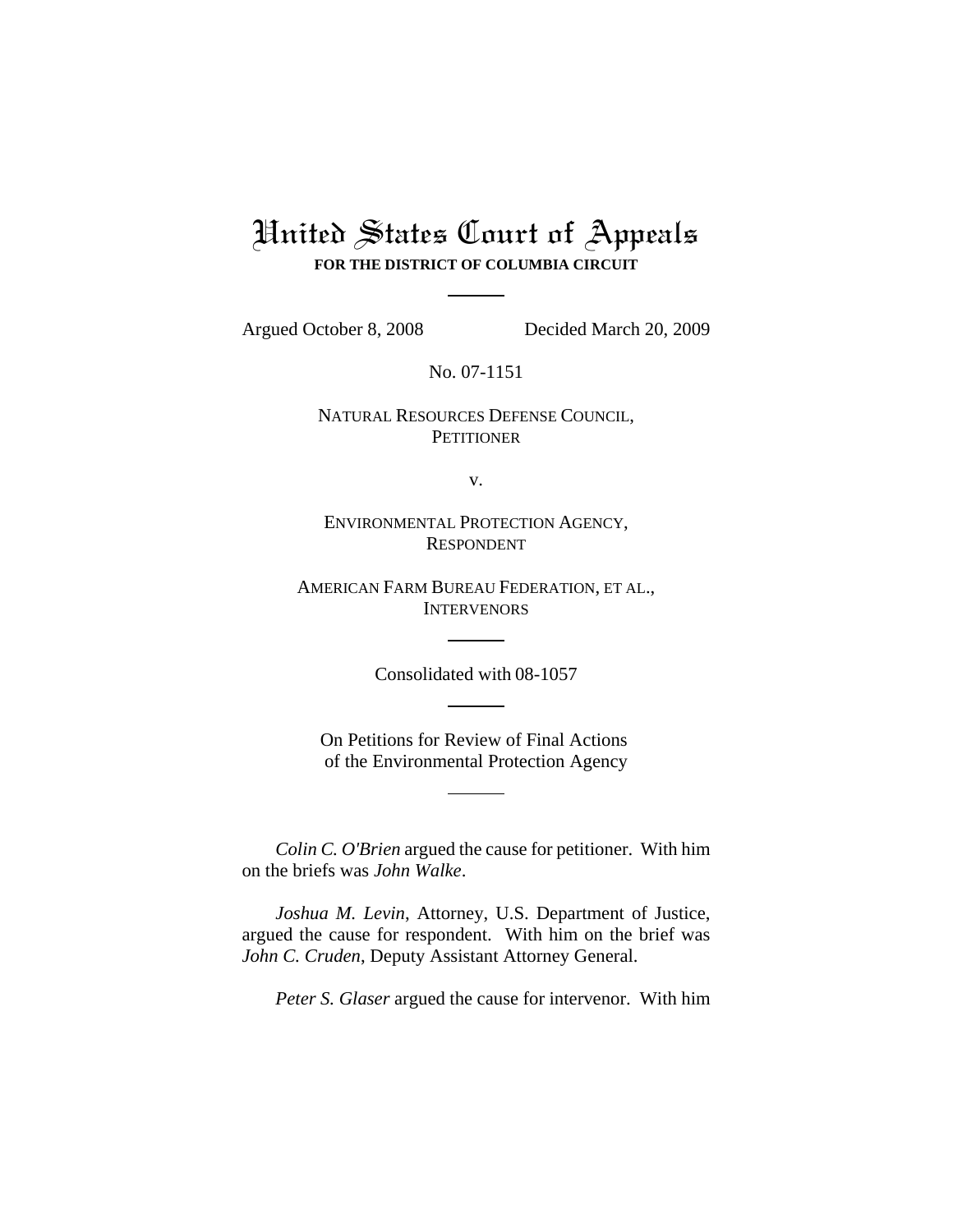on the brief were *Norman W. Fichthorn*, *Julie Anna Potts*, and *Harold P. Quinn Jr. Richard E. Schwartz* entered an appearance.

Before: HENDERSON, RANDOLPH and ROGERS, *Circuit Judges*.

Opinion for the Court filed by *Circuit Judge* RANDOLPH.

Opinion concurring in part and dissenting in part filed by *Circuit Judge* ROGERS**.**

RANDOLPH, *Circuit Judge*: State authorities submit air pollution emissions data to the Environmental Protection Agency. EPA monitors the data in order to evaluate regional compliance with national air pollution standards. In 2007, EPA promulgated a regulation governing the exclusion of emissions data during "exceptional events" such as natural disasters. The Natural Resources Defense Council (NRDC) brought petitions for review, seeking to set aside the rule's definition of "natural events" and to vacate several statements in the preamble to the rule concerning types of events that may qualify as "exceptional."

I.

The Clean Air Act commands EPA to promulgate national air quality standards for certain air pollutants. States develop and implement plans to comply with EPA's air quality standards. 42 U.S.C. §§ 7408–7410. The states have established a network of air quality monitoring stations to measure regional compliance with EPA's national standards. Based on this data, EPA designates areas as being in either "attainment" or "nonattainment" and imposes more rigorous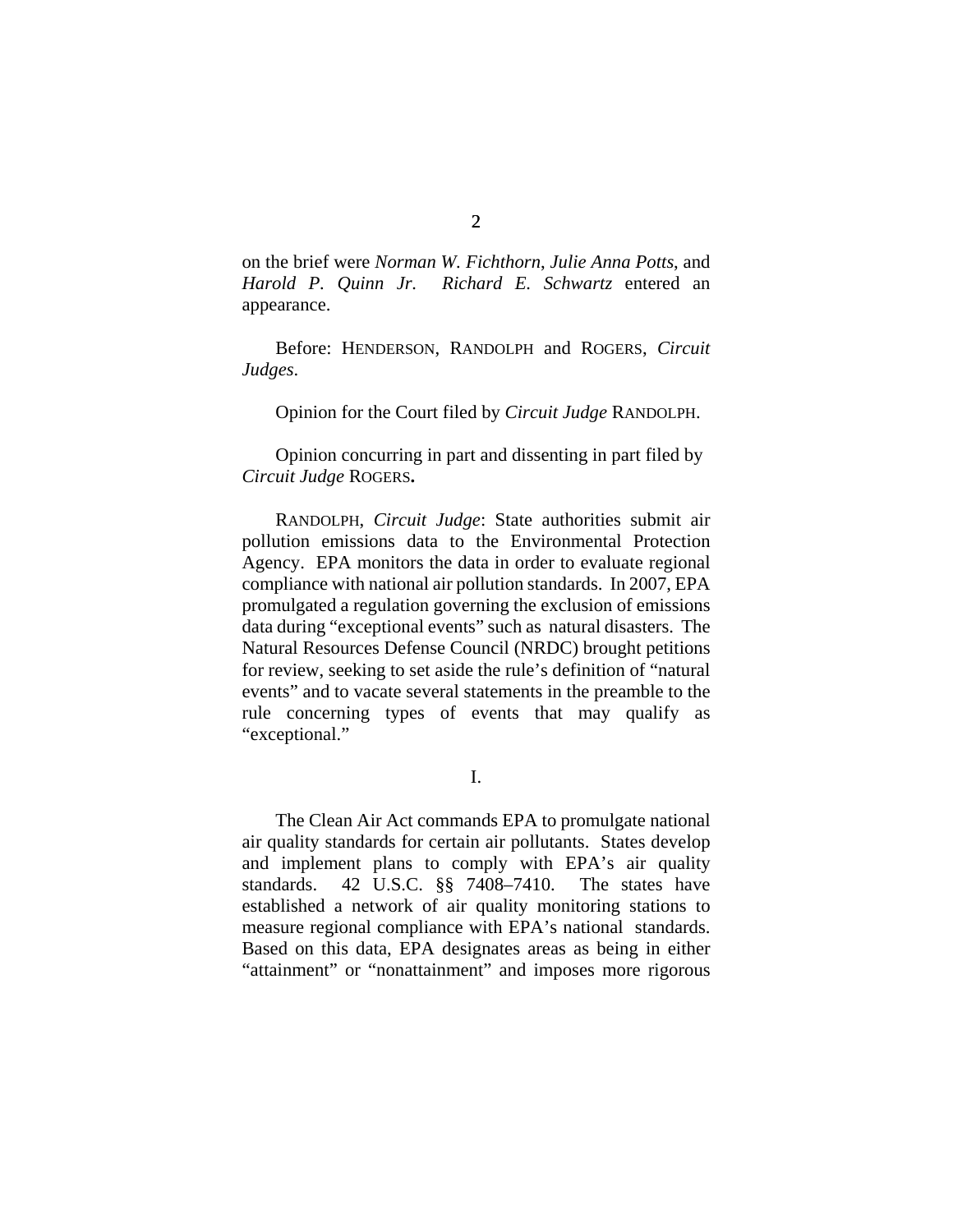pollution control measures in "nonattainment" areas. *See* 42 U.S.C. §§ 7407(d), 7502.

In 2005, Congress amended the Clean Air Act to require EPA to promulgate regulations governing air quality monitoring during "exceptional events." *See* 42 U.S.C. § 7619(b). The amended statute defined "exceptional event" as an event that "(i) affects air quality; (ii) is not reasonably controllable or preventable; (iii) is an event caused by human activity that is unlikely to recur at a particular location or a natural event; and (iv) is determined by the Administrator . . . to be an exceptional event." *Id.* § 7619(b)(1)(A). EPA published a final exceptional events rule, accompanied by a lengthy preamble, in March 2007. Treatment of Data Influenced by Exceptional Events, 72 Fed. Reg. 13,560 (Mar. 22, 2007) (codified at 40 C.F.R. §§ 50.1, 50.14, 51.930). The final rule's definition of "exceptional events," codified at 40 C.F.R. § 50.1(j), repeated the statutory language. In the next subsection, the rule defined "natural event" – as used in 42 U.S.C.  $\frac{87619(b)(1)(A)(iii)}{2}$  – as "an event in which human activity plays little or no direct causal role." 40 C.F.R.  $\S$  50.1(k). The rule also provided that states may "flag" anomalous data caused by exceptional events, and that EPA will then review the flagged data and determine whether to exclude it from the set of data used in reviewing compliance with its air quality standards. 40 C.F.R. § 50.14.

NRDC argues against EPA's definition of "natural event," against its description in the rule's preamble of a "final rule concerning high wind events," and against its list, again in the preamble, of examples of potentially exceptional events.

#### II.

NRDC's complaint is that EPA should not have defined "natural event" in  $40$  C.F.R. § 50.1(k) to include events in which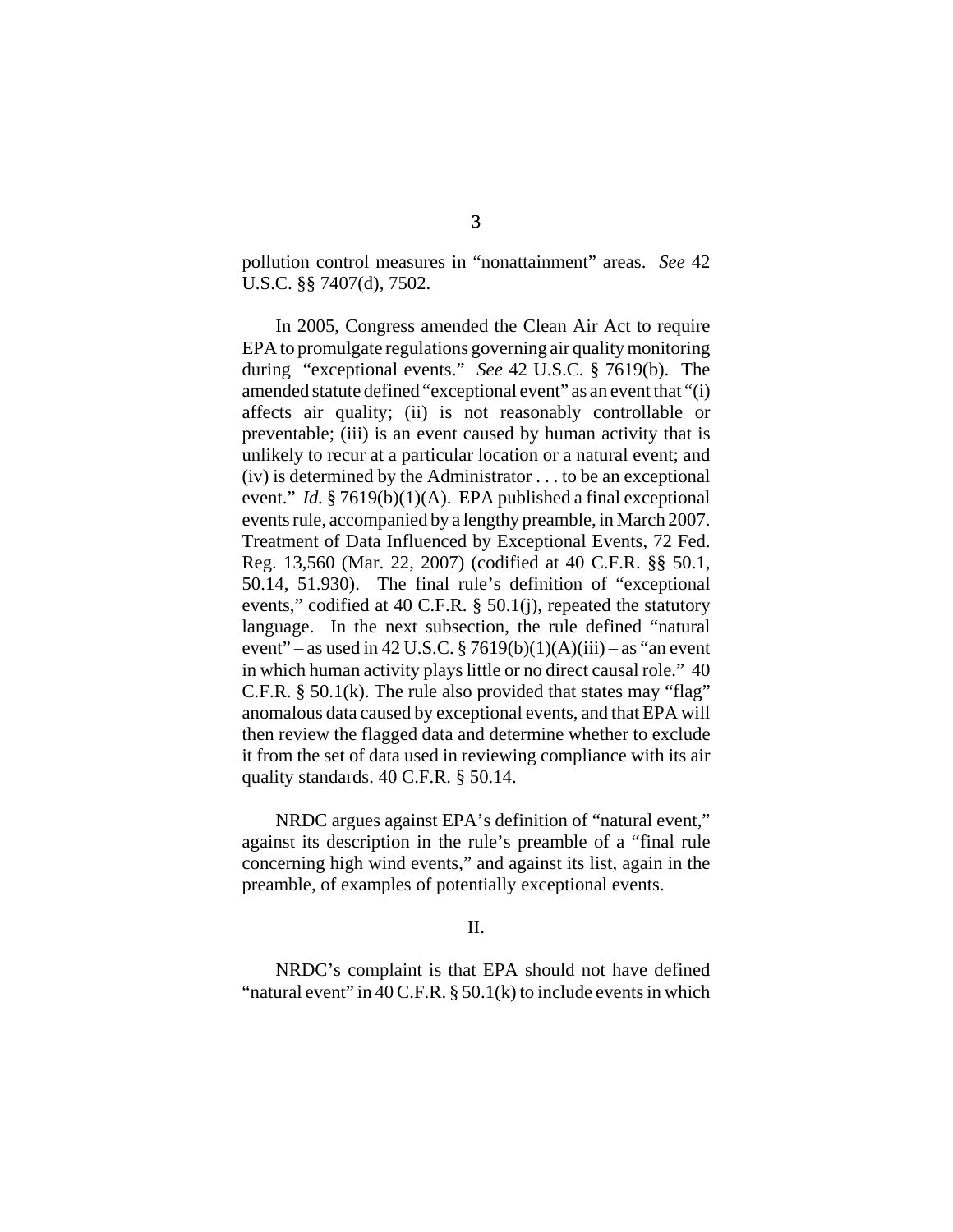human activities play "little" causal role. As NRDC sees it, a "natural event" within the meaning of § 7619 is something that occurs without the slightest human influence. EPA says this objection was never raised during the rulemaking and is therefore barred.

Section 307 of the Clean Air Act states: "Only an objection to a rule or procedure which was raised with reasonable specificity during the period for public comment (including any public hearing) may be raised during judicial review." 42 U.S.C. § 7607(d)(7)(B). Similar provisions are common with respect to other agencies. *See Wash. Ass'n for Television & Children v. FCC*, 712 F.2d 677, 682 n.6 (D.C. Cir. 1983). Their purpose is to ensure that the agency and other interested persons have been alerted to the commenter's objection to the proposed rule. The agency then may correct or modify the rule it proposed or explain why it disagrees with the objection. *See Motor & Equip. Mfrs. Ass'n v. Nichols*, 142 F.3d 449, 462 (D.C. Cir. 1998). Other parties also may contribute to the agency's deliberations by endorsing or opposing the objection and by providing information and arguments in support of their position.

NRDC thinks the following portion of its nine-page, single spaced letter to EPA constituted an objection to EPA's proposed definition of "natural event":

> Under no circumstance can the clean-up associated with a natural disaster itself be considered a "natural event." EPA's suggestion to the contrary flies in the face of the plain statutory language. The statute clearly and explicitly distinguishes between "natural event[s]" (events that do not have a human origin) and "events caused by human activity." A natural event is one that is not the result of human activity . . . While the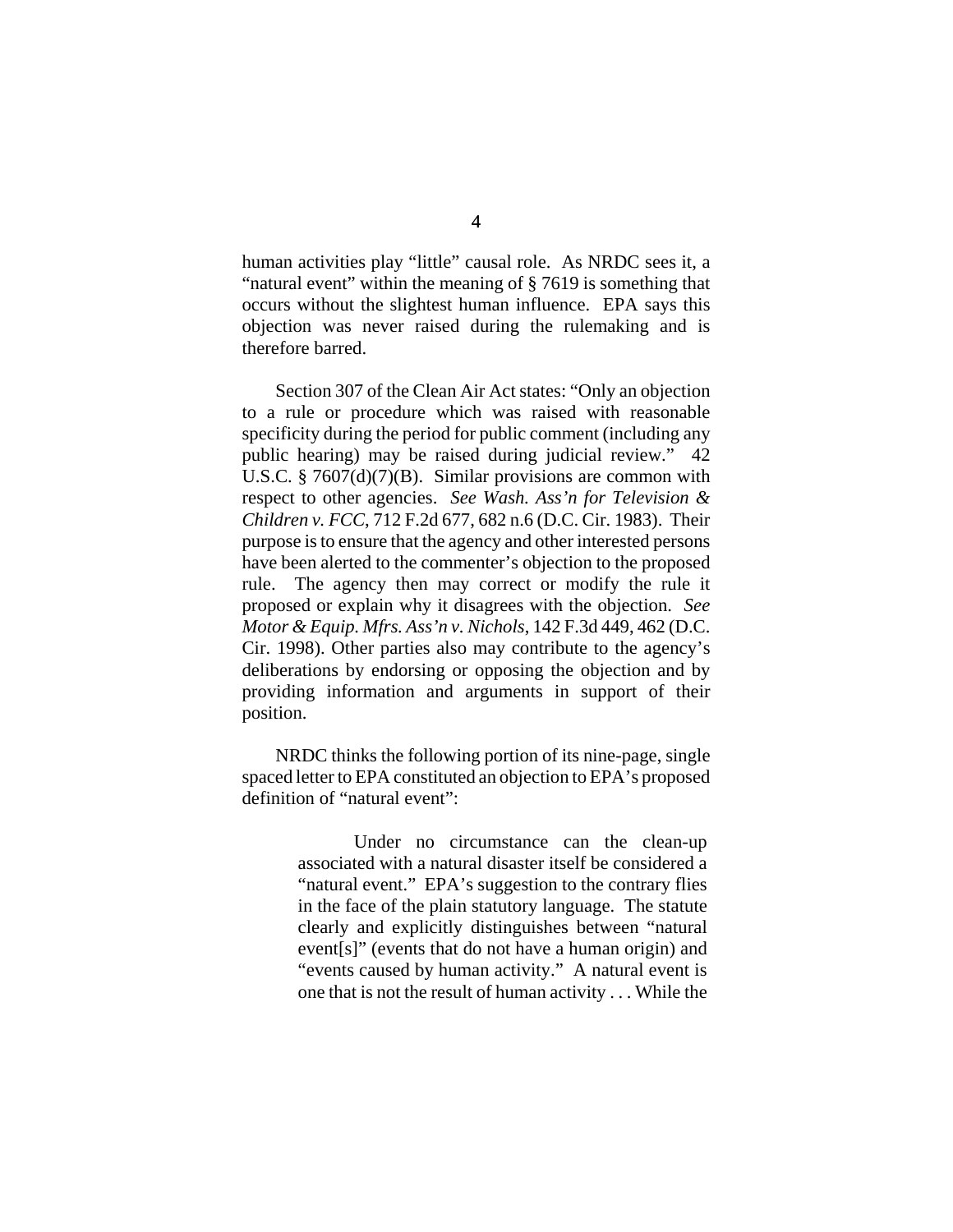level of human activity that discharges pollutants may increase in the wake of a natural disaster, emissions from clean-up activities (such as debris burning, operation of diesel equipment, and demolition activities) are clearly events caused by human activity, and may not be classified as "exceptional events" unless they meet each of the requirements of section 319 for qualifying anthropogenic events.

In short, the activities themselves that are responsible for the emissions (and possible violations of the NAAQS) are of human origin, and by definition *not* natural events. The fact that a natural event precipitates the need for human activity cannot and does not transform the human activity itself into a natural event. Thus, the Act clearly precludes EPA from identifying emissions from clean-up activities as "natural events" that qualify as exceptional events.

NRDC Comments, at 4–5.

Given the context, no EPA official would have guessed that NRDC was complaining about the agency's proposed definition of "natural event." Those familiar with the proceedings would have taken NRDC's remarks as a criticism of the one sentence in the notice of proposed rulemaking dealing with clean-up activities after a natural disaster (such as the eruption of Mt. St. Helens in 1980 or Hurricane Katrina in 2005). The sentence read: "For the purpose of flagging, major natural disasters, such as hurricanes and tornadoes for which State, local, or Federal relief has been granted, and clean-up activities associated with these events may be considered exceptional events." Treatment of Data Influenced by Exceptional Events, 71 Fed. Reg. 12,592, 12,596 (Mar. 10, 2006). It is not apparent that EPA even rested its view about clean-up activities on the proposed definition of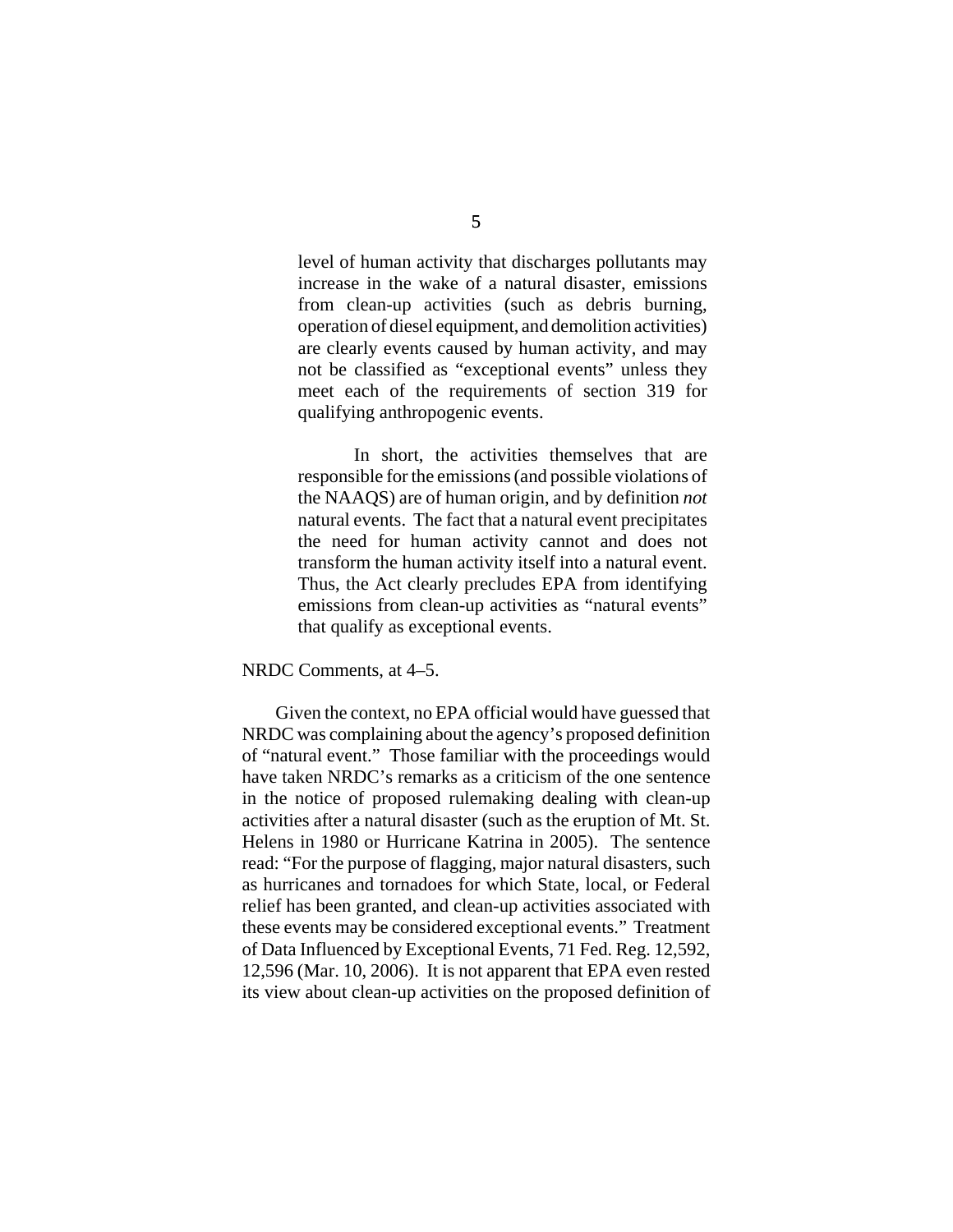"natural event" in 40 C.F.R.  $\S$  50.1(k) rather than on the clause in another proposed subsection defining "exceptional events" to include human activities "unlikely to recur at a particular location," *id.* § 50.1(j).

There are additional reasons why NRDC's critique, quoted above, would not have alerted the careful reader to the complaint it now makes about  $\S$  50.1(k). NRDC's comments said that a natural event could not have a "human origin" and could not be "the result of human activity." These comments are not necessarily inconsistent with  $\S$  50.1(k)'s definition of natural events as ones in which human activity plays "little or no direct causal role." No one would say that the "origin" of the tornado was human activity because the storm spread man-made air pollutants throughout the countryside. The definition of "natural event" in proposed  $\S$  50.1(k) was only a few words long, yet NRDC did not quote the portion it now finds objectionable. NRDC never even identified the rule by section number or placement in the notice of proposed rulemaking. We have held that Section 307 of the Clean Air Act bars litigants from arguing against a particular section of a rule on judicial review if they failed to identify the particular section in their comments during the rulemaking. *See Mossville Envtl. Action Now v. EPA*, 370 F.3d 1232, 1240 (D.C. Cir. 2004); *Motor & Equip. Mfrs.*, 142 F.3d at 462. A citation to the section of the rule or a description of it may be all that is needed. If a comment lacking even that low level of specificity sufficed, the agency would be subjected to verbal traps. Whenever the agency failed to detect an obscure criticism of one aspect of its proposal, the petitioner could claim not only that it had complied with Section 307 but also that the agency acted arbitrarily because it never responded to the comment. Rulemaking proceedings and the legal doctrines that have grown up around them are intricate and cumbersome enough. Agency officials should not have to wade through reams of documents searching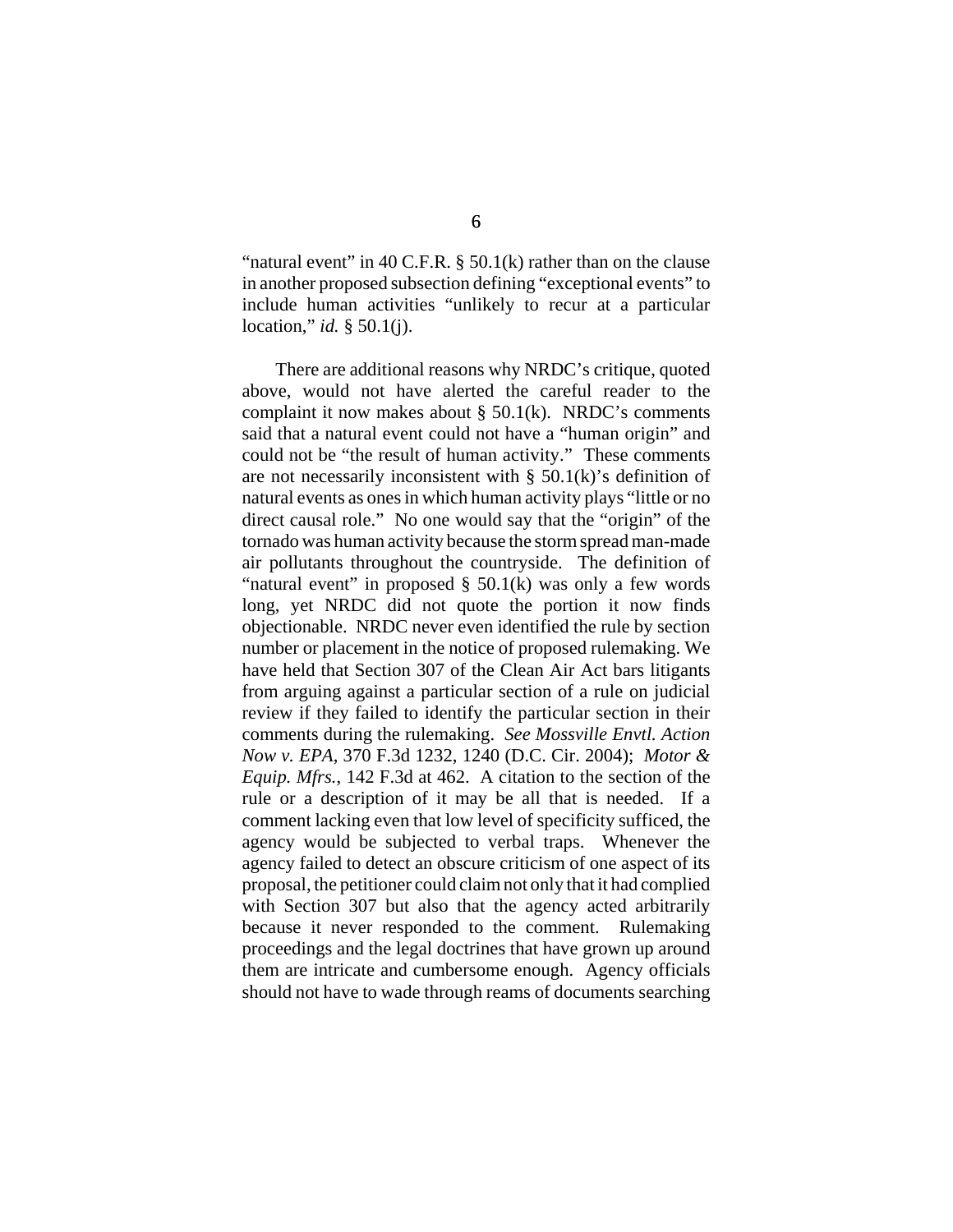for "'implied' challenges." *Mossville*, 370 F.3d at 1239. It is not too much to expect interested persons to point to the particular portion of the proposed rule they are arguing against.

It is worth adding that after EPA promulgated the final rule containing § 50.1(k) and its definition of "natural event," NRDC filed a petition for reconsideration. In its petition NRDC spelled out for the first time its complaint about not excluding from "natural event" those events in which human activity had only a "little" causal effect. NRDC also explained that the grounds for its objection to  $\S$  50.1(k) "arose after the period for public comment and are of central relevance to the rule." Petition for Reconsideration, In the Matter of the Final Rule: Treatment of Data Influence by Exceptional Events, No. 2060-AN40 (E.P.A. May 21, 2007). This representation cuts against NRDC's current position that it objected to  $\S 50.1(k)$  during the comment period and is a further indication that NRDC failed to satisfy Section 307's requirement.

### III.

The balance of NRDC's case deals not with the rules EPA promulgated but with its statements in the preamble to the rules. We have jurisdiction to review these statements only if they constitute final agency action. 42 U.S.C. § 7607(b)(1). A final agency action is one that marks the consummation of the agency's decisionmaking process and that establishes rights and obligations or creates binding legal consequences. *Bennett v. Spear*, 520 U.S. 154, 177–78 (1997). While preamble statements may in some unique cases constitute binding, final agency action susceptible to judicial review, *Kennecott Utah Copper Corp. v. Dep't of Interior*, 88 F.3d 1191, 1222–23 (D.C. Cir. 1996), this is not the norm. Agency statements "having general applicability and legal effect" are to be published in the Code of Federal Regulations. Federal Register Act, 44 U.S.C.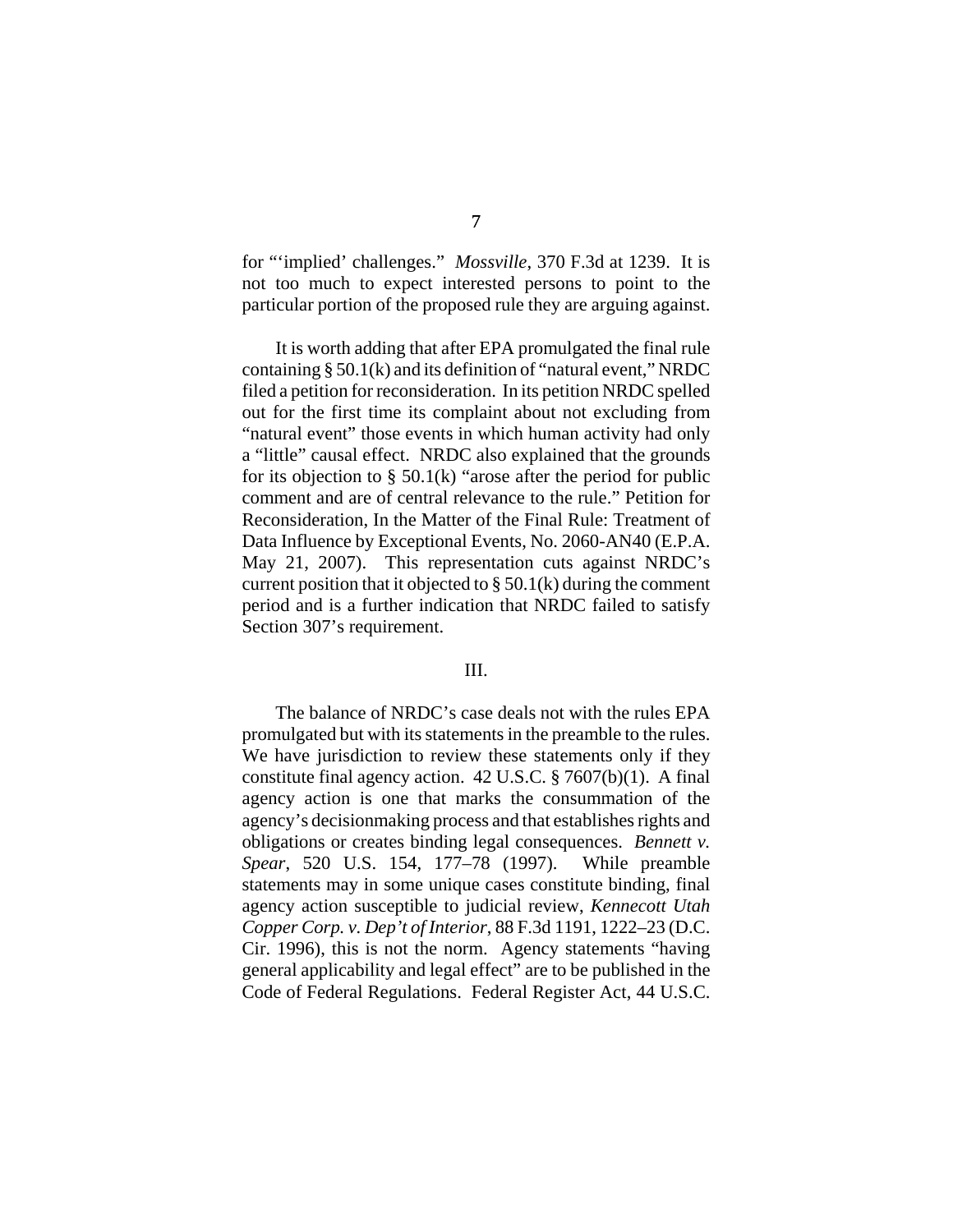## § 1510(a)–(b); 1 C.F.R. § 8.1; *see Brock v. Cathedral Bluffs Shale Oil Co.*, 796 F.2d 533, 539 (D.C. Cir. 1986).

In one section of the preamble, EPA refers to its "final rule concerning high wind events," which "states that ambient particulate matter concentrations due to dust being raised by unusually high winds will be treated as due to uncontrollable natural events" when certain conditions apply. 72 Fed. Reg. 13,560, 13,576. There is no such final rule. The final rule does not mention high wind events or anything about "ambient particulate matter concentrations." EPA calls this a drafting error. In light of the error, the high wind events section of the preamble is a legal nullity. Agencies must publish substantive rules in the Federal Register to give them effect. 5 U.S.C. § 552(a)(1); *Morton v. Ruiz*, 415 U.S. 199, 233 & n.27 (1974). An unpublished final rule on high winds can have no legal consequences, and neither can preamble statements mentioning such a rule. *See Brock*, 796 F.2d at 539. Because there was no "nationally applicable . . . final action taken" by EPA, 42 U.S.C.  $§ 7607(b)(1)$ , there is nothing for this court to review.

The preamble also contains a list of "examples" of events that may be considered "exceptional" under the final rule. *See* 72 Fed. Reg. 13,560, 13,564–65. NRDC objects to these examples on the basis that they treat a variety of common events as per se exceptional in violation of 42 U.S.C. § 7619. We do not believe the statements in the preamble amounted to final agency action. EPA spoke in the conditional, suggesting that events in the various categories "may be exceptional events" or "may qualify for exclusion under this rule provided that all other requirements of the rule are met." 72 Fed. Reg. at 13,564–65. Other statements were equivocal, such as the declaration, repeated several times in different forms, that certain events are to be evaluated "on a case-to-case basis." *Id.* Giving "decisive weight to the agency's choice between 'may' and 'will,'" *Brock*,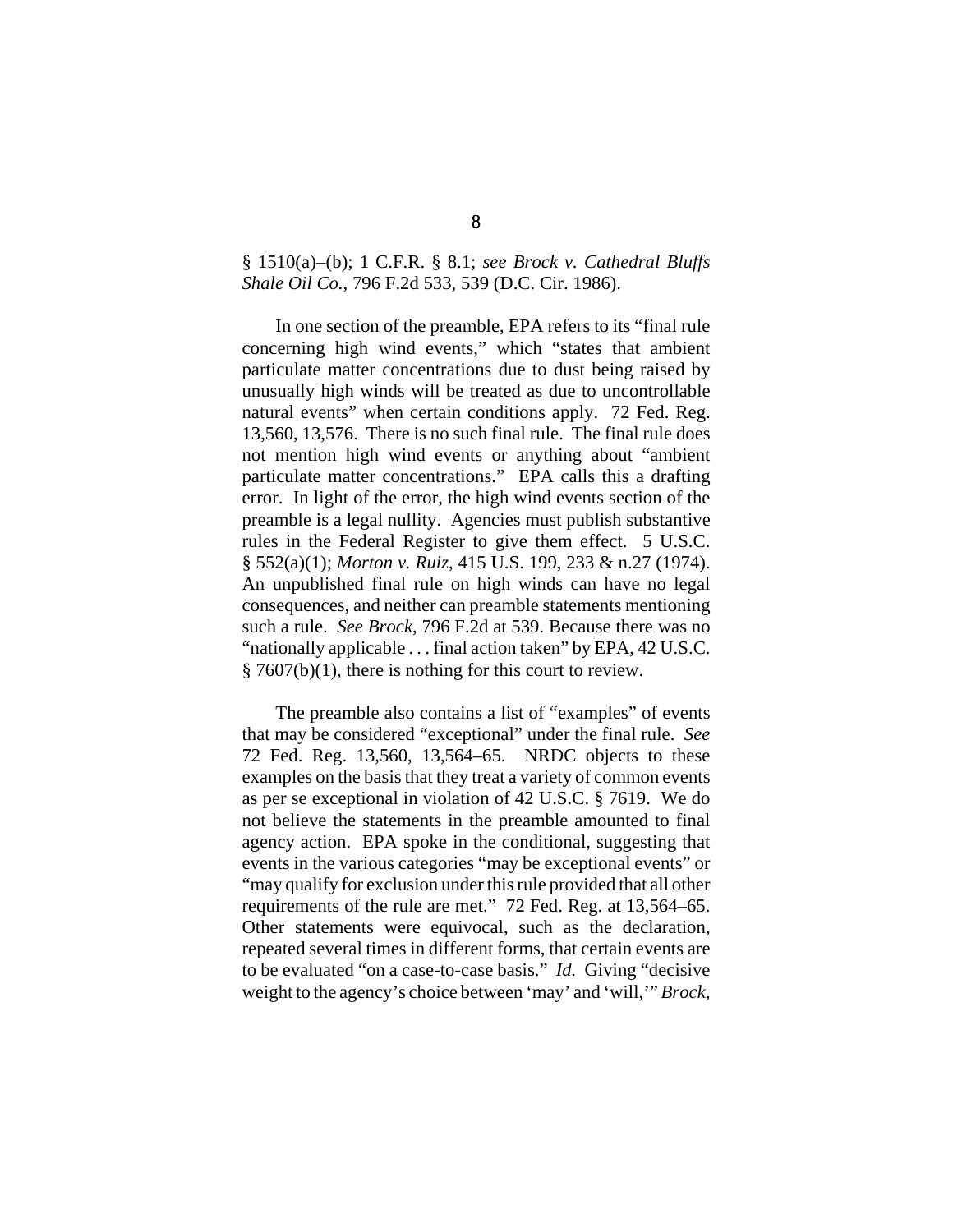796 F.2d at 538, we have held that similar statements are nonbinding and unreviewable. *See Interstate Natural Gas Ass'n of Am. v. FERC*, 285 F.3d 18, 60 (D.C. Cir. 2002); *Appalachian Power Co. v. EPA*, 208 F.3d 1015, 1023 (D.C. Cir. 2000).

Even if the statements in the preamble were reviewable under the Clean Air Act, they are not ripe for review at this time. The statements about exceptional events are "hypothetical and non-specific." *Kennecott*, 88 F.3d at 1223. NRDC has not demonstrated that any of the statements has immediate legal or practical consequences. How EPA will use or rely on or interpret what it said in the preamble is uncertain. *See Kennecott*, 88 F.3d at 1223; *Pub. Citizen, Inc. v. U.S. Nuclear Regulatory Comm'n*, 940 F.2d 679, 683 (D.C. Cir. 1991). We can see no significant hardship to the parties from waiting for a real case to emerge. As EPA points out in its brief, the Clean Air Act "provides for judicial review of any EPA decision to determine the attainment status of an area, or to designate or redesignate an area, based on EPA's decision to exclude exceptional events data or other information." Resp'ts Br. at 39; *cf. Clean Air Implementation Project v. EPA*, 150 F.3d 1200, 1204 (D.C. Cir. 1998).

The petitions for review are therefore dismissed.

*So ordered.*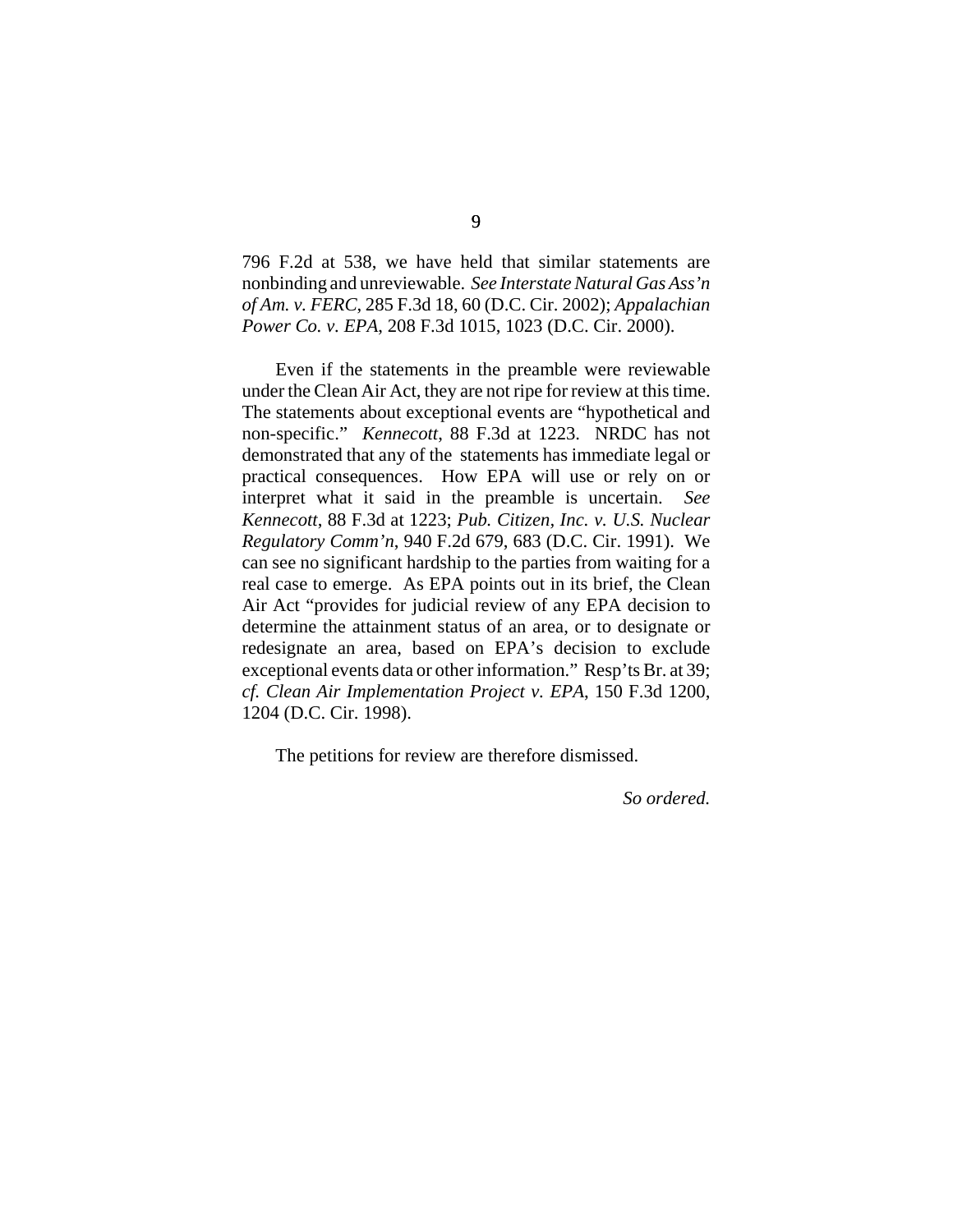ROGERS, *Circuit Judge*, concurring in part and dissenting in part: When an agency receives comments that object to its application of a statutory term as being contrary to the plain text of the statute, what is the agency to understand is the target of the objection? The specific application or the agency's underlying interpretation of the term or both? The court responds only the application. But the answer depends on how the comments are phrased. If, as here, the comments address a specific application by pointing out that it reflects an interpretation of a statutory term that contradicts the plain text of the statute, how can the agency respond to the comments without considering whether its definition is consistent with the statute, much less how would it not be on notice that the comments extended to the agency's interpretation of the statutory term?

The NRDC objected to EPA's interpretation of the term "natural event," 42 U.S.C. § 7619(b)(1)(A)(iii),<sup>1</sup> as applied to emissions arising from clean-up activities associated with natural disasters, explaining that such an interpretation was inconsistent with the statutory text and the legislative history. It offered these comments in the context of addressing EPA's list of examples of "natural events" in the preamble to the notice of proposed rulemaking, The Treatment of Data Influenced by

- (i) affects air quality;
- (ii) is not reasonably controllable or preventable;
- (iii) is an event caused by human activity that is unlikely to recur at a particular location *or* a *natural event*; and
- (iv) is determined by the Administrator through the process established in the regulations promulgated under paragraph (2) to be an exceptional event.

42 U.S.C. § 7619(b)(1)(A) (emphasis added).

<sup>&</sup>lt;sup>1</sup> The Clean Air Act defines "exceptional event" as an event that —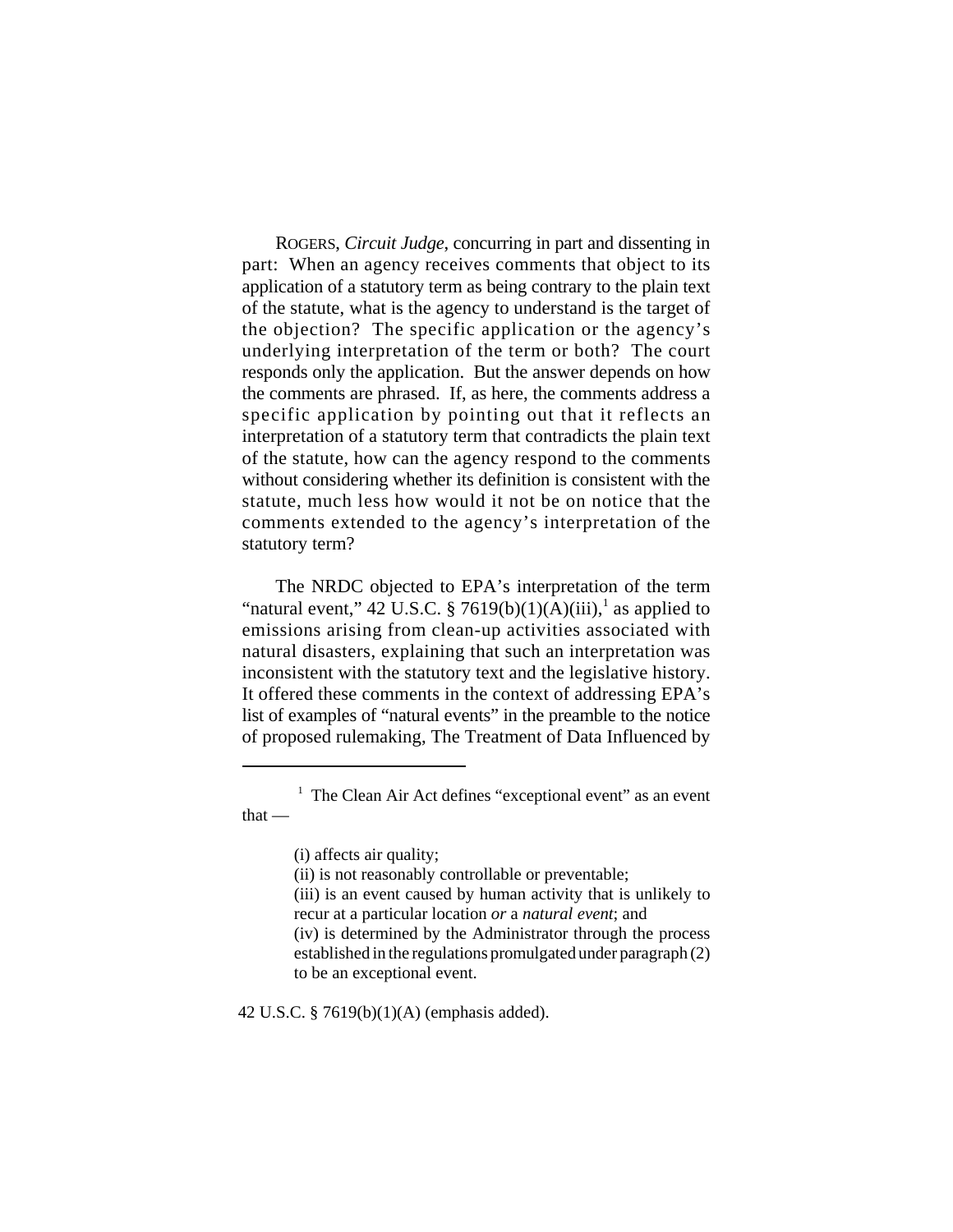Exceptional Events ("NPRM"), 71 Fed. Reg. 12,592, 12,596 (Mar. 10, 2006). NRDC Comments, at 4-5. Given the stated reason for the objection to the application and the context, it is unclear what rule follows from the court's approach for there is no heightened comment requirement under the Administrative Procedure Act, the Clean Air Act, or our precedent.

Although section 307's exhaustion requirement is "strictly" enforced, *Motor & Equip. Mfrs. Ass'n v. Nichols*, 142 F.3d 449, 462 (D.C. Cir. 1998), our precedent explains that "commenters must be given some leeway in developing their argument before this court, so long as the comments to the agency were adequate notification of the general substance of the complaint." *S. Coast Air Quality Mgmt. Dist. v. EPA*, 472 F.3d 882, 891 (D.C. Cir. 2006). Likewise, our precedent rejects the idea that the exhaustion requirement calls for hair-splitting. *E.g.*, *Appalachian Power Co. v. EPA*, 135 F.3d 791, 817 (D.C. Cir. 1998). For example, in *National Petrochemical & Refiners Association v. EPA*, 287 F.3d 1130 (D.C. Cir. 2002), the court concluded that although the comments did not specifically mention the cold-start portion of the Federal Test Procedure, they did "raise the underlying issue of poor performance at certain temperatures," *id*. at 1139, and consequently the comments were "close enough to have put the EPA on notice that it had to defend the performance of the NO<sub>x</sub> adsorbers at all relevant temperatures and conditions," *id.* at 1139-40. So too here, where the comments and the structure of the NPRM both indicate that EPA was put on notice of NRDC's underlying objection to the definition of "natural event."

The comments at issue stated:

 [1] Under no circumstances can the clean-up associated with a natural disaster itself be considered a "natural event." [2] EPA's suggestion to the contrary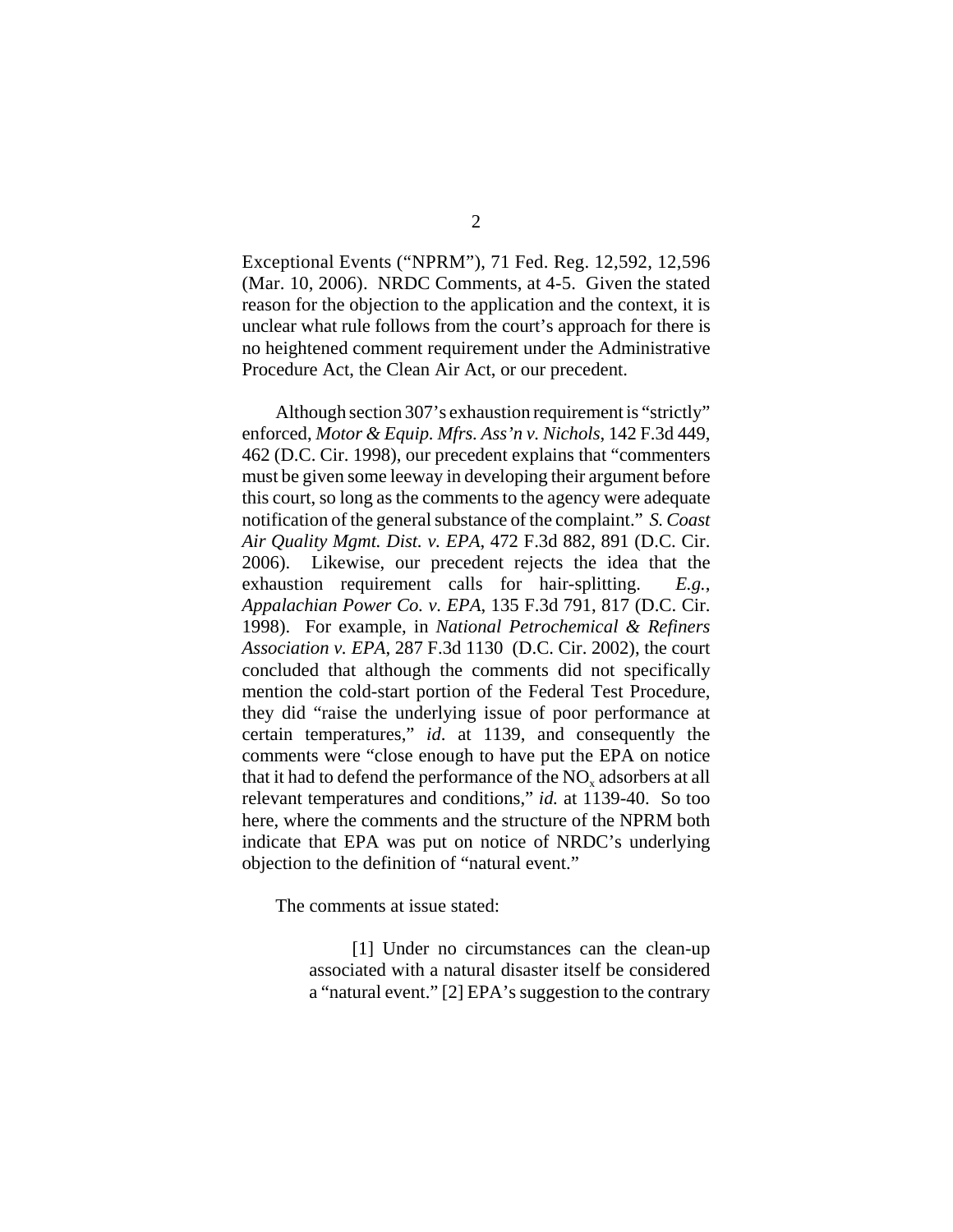flies in the face of the plain statutory language. [3] The statute clearly and explicitly distinguishes between "natural event[s]" (events that do have a human origin) and "events caused by human activity." [4] A natural event is one that is not the result of human activity. [5] For example, the Legislative History identifies *only* forest fires and volcanic eruptions as examples of natural events. [6] While the level of human activity that discharges pollutants may increase in the wake of a natural disaster, emissions from clean-up activities (such as debris burning, operation of diesel equipment, and demolition activities) are clearly events caused by human activity, and may not be classified as "exceptional events" unless they meet each of the requirements of section 319 for qualifying anthropogenic events.

 [7] In short, the activities themselves that are responsible for the emissions (and possible violations of NAAQS) are of human origin, and by definition *not* natural events. [8] The fact that a natural event precipitates the need for human activity cannot and does not transform the human activity itself into a natural event. [9] Thus, the Act clearly precludes EPA from identifying emissions from clean-up activities as "natural events" that qualify as exceptional events.

NRDC Comments, at 4-5 (internal citation omitted) (alteration other than numbering in NRDC comments).

It is readily apparent these comments put EPA on notice that the NRDC was objecting to its broad interpretation of the statutory term "natural event." Although the comments do not expressly refer to 40 C.F.R.  $\S$  50.1(k), which codifies EPA's definition of "natural event," the introductory phrase — "[u]nder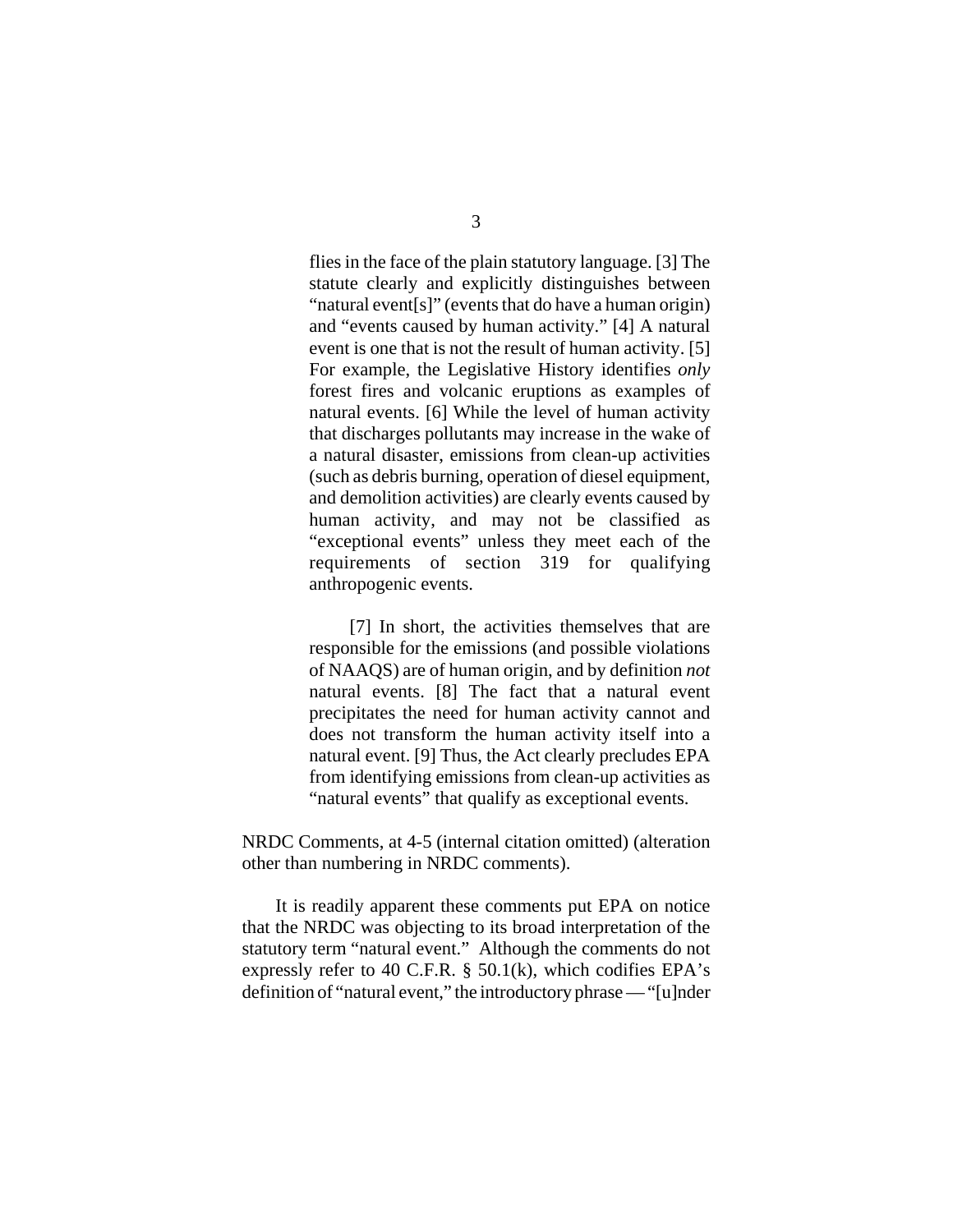no circumstances" — signals an underlying concern with EPA's interpretation of what can qualify as a "natural event." So introduced, the second sentence makes clear that the preceding reference to a particular application is grounded in an objection to the agency's interpretation of what is a "natural event" as too broad and contrary to the plain statutory text. The third sentence explains why, pointing to the distinction in the statute between natural events and those caused by human activity. *See* 42 U.S.C. §  $7619(b)(1)(A)(iii)$ . The fourth sentence states the conclusion that follows in the commenter's view. Support for that view is offered in the fifth sentence's reference to an illustrative example in the legislative history. The sixth sentence identifies the confusion that the agency's broad interpretation reflects, given the statutory distinction and inclusion of specific exceptions. The second paragraph makes the same point: the statute bars EPA from including such an application in its listing of examples of a "natural event" because clean-up activities and other events resulting from human activity are inherently (as opposed to impliedly) human activities and thus not a "natural event."

Even if the entirety of the above-quoted comments did not put EPA on notice that the NRDC was objecting to its interpretation of "natural event," the fourth sentence did. Following a sentence noting the statutory distinction, the fourth sentence states: "A natural event is one that is not the result of human activity." [3-5] This alone was fair warning that, according to the NRDC, the statute precludes treating any human-caused activity as a "natural event." As the fourth sentence was made in the context of addressing EPA's application of its definition, the comments were "close enough," *Nat'l Petrochem. & Refiners Ass'n*, 135 F.3d at 817, to have put EPA on notice that the commenter was challenging the agency's definition of a statutory term. Either way EPA could not avoid being aware that the NRDC's comments objected to the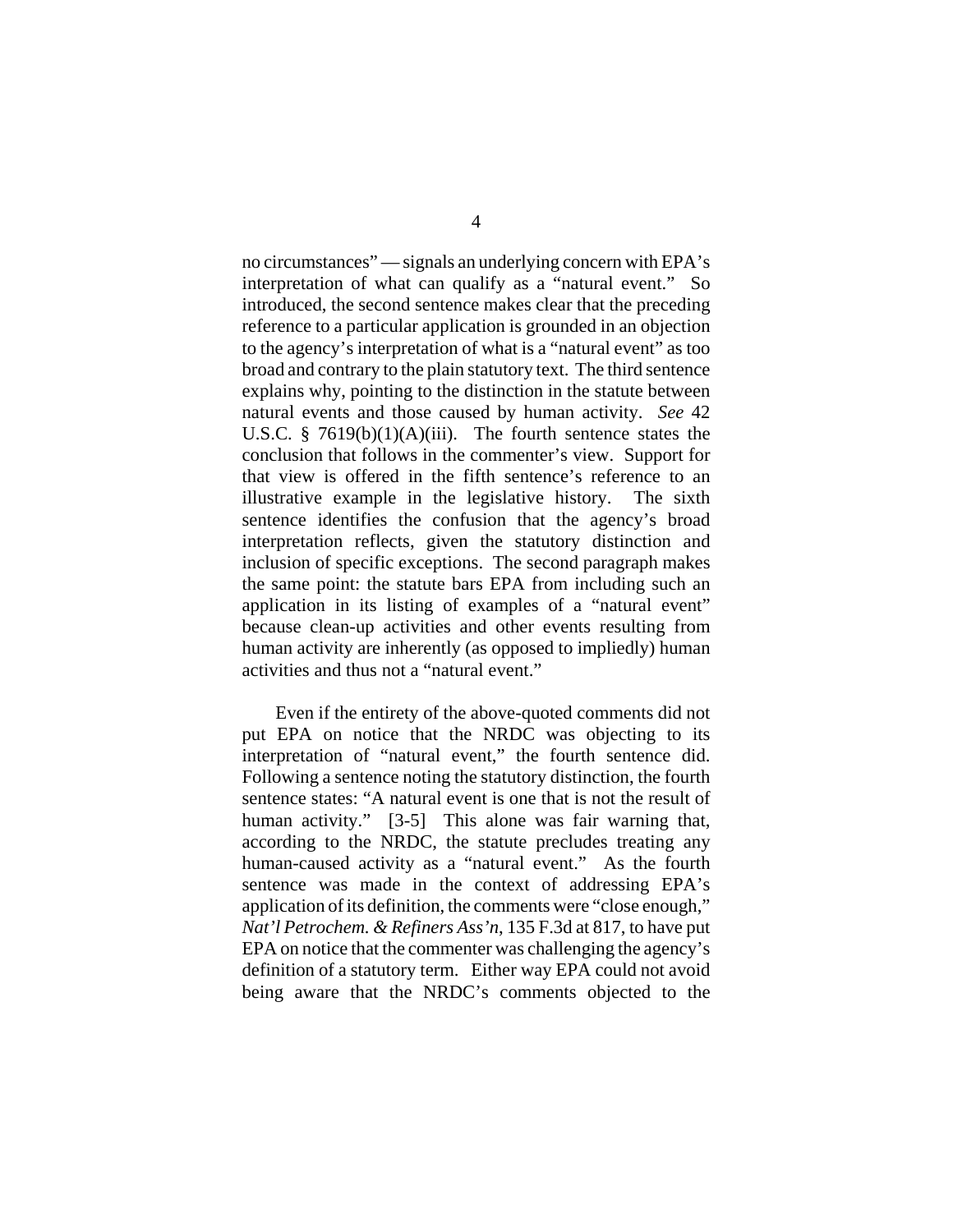underlying broad interpretation of "natural event" and so met the Clean Air Act's "reasonable specificity" requirement, 42 U.S.C.  $§ 7607(d)(7)(B).$ 

This is not an instance in which the agency would be unclear as to what the comments addressed or have to "wade through reams of documents searching for 'implied challenges,'" Op. at 6-7 (quoting *Mossville Envtl. Action Now v. EPA*, 370 F.3d 1232, 1240 (D.C. Cir. 2004)). The comments state on the first page that they are addressing "elements of EPA's March 10 proposal," i.e., the NPRM, and explain why, as demonstrated by one example in the preamble's listing of examples, EPA's interpretation of "natural event" could not be consistent with the plain meaning of the statute, *see* Op. at 6, pointing to the statutory text and the legislative history, [3]-[5]. Even speculating — contrary to EPA's proposal, *see* NPRM, 71 Fed. Reg. at 12,596 — that EPA's view of clean-up activities was based on the definition of "exceptional events" as including human activities "unlikely to recur at a particular location," *see* Op. at 5-6, the comments would alert EPA to the objection that the statute does not permit an activity with any human cause to be an "exceptional event" unless the statutory criteria for an "event caused by human activity" were satisfied, [6]. In fact, by using separate sections and headings in the comments to address each possibility, NRDC's comments object to the proposed rule's treatment of clean-up activities as "exceptional events" either as natural events or events caused by human activity.

The specified context of the comments, especially the placement of the clean-up-activities example in that part of the NPRM where EPA was giving examples of how its definition of "natural event" would be applied also shows that EPA was on notice of the objection to its interpretation of "natural event." The comments address a sentence in the NPRM involving clean-up activities after a natural disaster, *see* Op. at 5, that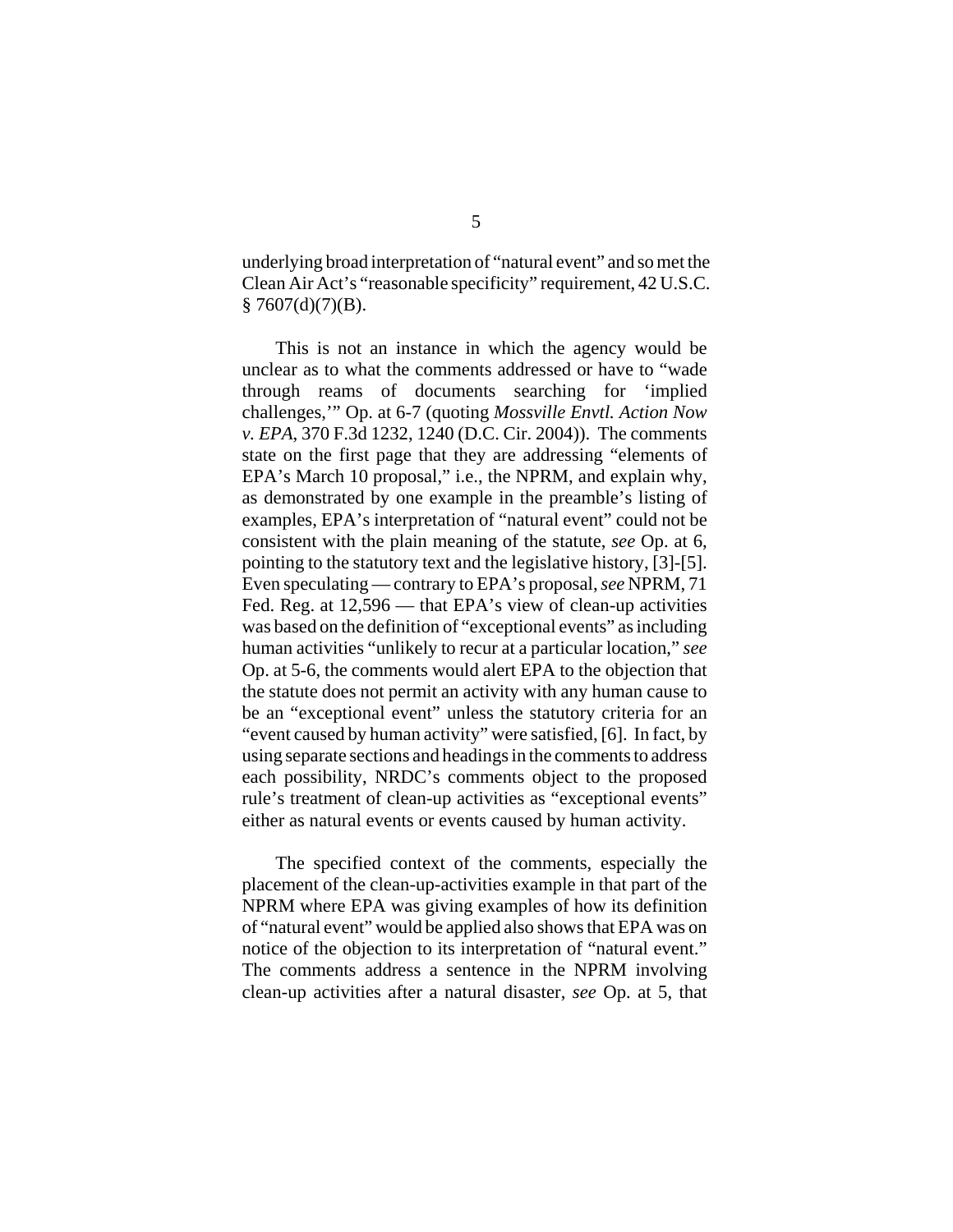appears in the section of the preamble to the proposed rule giving examples of "natural events." NPRM, 71 Fed. Reg. at 12,596 ("5. Natural Events"). The comments thereby direct the reader to the underlying concept that is at issue: a broad interpretation of "natural event" that includes activities with some human contribution. Together, the text and structure of the comments and placement of the clean-up activities example in the NPRM's listing sufficed to put EPA on notice that the NRDC was objecting to EPA's definition of "natural event." Nothing in the NRDC's petition for reconsideration suggests its earlier comments had not raised an objection to the agency's interpretation of "natural event." *See* Op. at 7. In the petition the NRDC complains only that earlier comments could not have objected to justifications for the definition that appeared for the first time in the preamble to the final rule, namely certain legislative history, a previous rulemaking proposal, and new illustrative examples. In any event, the rehearing objection to EPA's definition of "natural event" tracks the NRDC's earlier comments.<sup>2</sup>

Nonetheless, although EPA was on notice that the NRDC

 $2\;\;$  In seeking reconsideration of the final rule, NRDC stated:

The Final Rule's interpretation of the statutory term "natural event" is an unlawful departure from the clear language of the statute. The statute identifies a dichotomy whereby events are either "natural" or "caused by human activity". 42 U.S.C.  $\S$  7619(1)(A). Since the statute (and logic) does not permit an event to be both natural and caused by human activity, a 'natural event" has no human activity.

Petition for Reconsideration of the Natural Resources Defense Council, In the Matter of the Final Rule: Treatment of Data Influenced by Exceptional Events, No. 2060-AN40, at 5-6 (E.P.A. May 21, 2007).